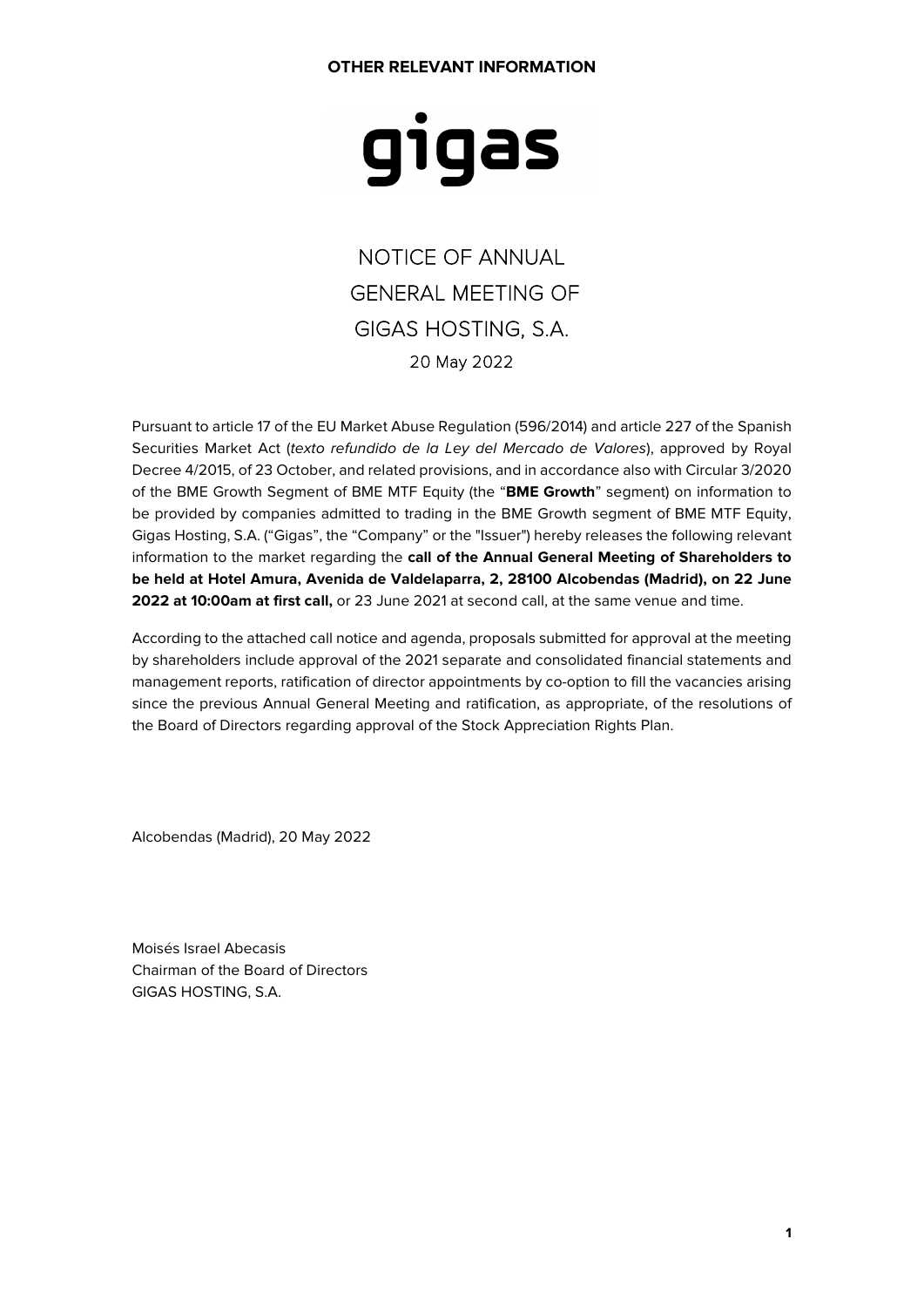#### **GIGAS HOSTING, S.A.**

#### **Call of Annual General Meeting**

Pursuant to the resolutions adopted by the Board of Directors of Gigas Hosting, S.A. (the "**Company**") at its meeting of 17 May 2022, an Annual General Meeting of the Company's shareholders is called, to be held at Hotel Amura (Av. de Valdelaparra, 2, 28100 Alcobendas, Madrid), on 22 June 2022, at 10:00am, at first call, or 23 June 2022, at second call, at the same venue and time, with the following:

#### **AGENDA**

| One.-    | Examination and approval, as appropriate, of the<br>Company's separate financial statements and management<br>report for the year ended 31 December 2021.                                                                                                                                                                               |
|----------|-----------------------------------------------------------------------------------------------------------------------------------------------------------------------------------------------------------------------------------------------------------------------------------------------------------------------------------------|
| Two.-    | Examination and approval, as appropriate, of the<br>consolidated financial statements and management report<br>of the Gigas Group (the Company and its subsidiaries) for<br>the year ended 31 December 2021.                                                                                                                            |
| Three.-  | Examination and approval, as appropriate, of the<br>consolidated non-financial statement of the Gigas Group<br>(the Company and its subsidiaries) for the year ended 31<br>December 2021.                                                                                                                                               |
| Four.-   | Examination and approval, as appropriate, of the proposed<br>appropriation of the Company's profit or loss for the year<br>ended 31 December 2021.                                                                                                                                                                                      |
| Five.-   | Approval, as appropriate, of the corporate management in<br>the year ended 31 December 2021.                                                                                                                                                                                                                                            |
| $Six. -$ | Ratification of director appointments by co-option to fill the<br>vacancies arising since the previous Annual General<br>Meeting.                                                                                                                                                                                                       |
| Seven.-  | Ratification, as appropriate, of the resolutions of the Board<br>of Directors adopted at its meetings held on 21 December<br>2021 and 31 March 2022 regarding approval of the Share<br>Appreciation Rights Plan for senior executives of the<br>Company and its Rules, respectively. Delegation of powers<br>to the Board of Directors. |
| Eight.-  | Drafting, reading and approval, as appropriate, of the<br>minutes.                                                                                                                                                                                                                                                                      |

#### **SUPPLEMENTARY NOTICE OF MEETING**

Pursuant to articles 172 of the consolidated text of the Spanish Companies Act (*texto refundido de la Ley de Sociedades de Capital*) approved by Royal Legislative Decree 1/2010, of 2 July (the "**Spanish Companies Act**"), 8 of the Company's By-laws and 6 of the General Meeting Regulations, shareholders representing at least five percent of the share capital may request the publication of a supplementary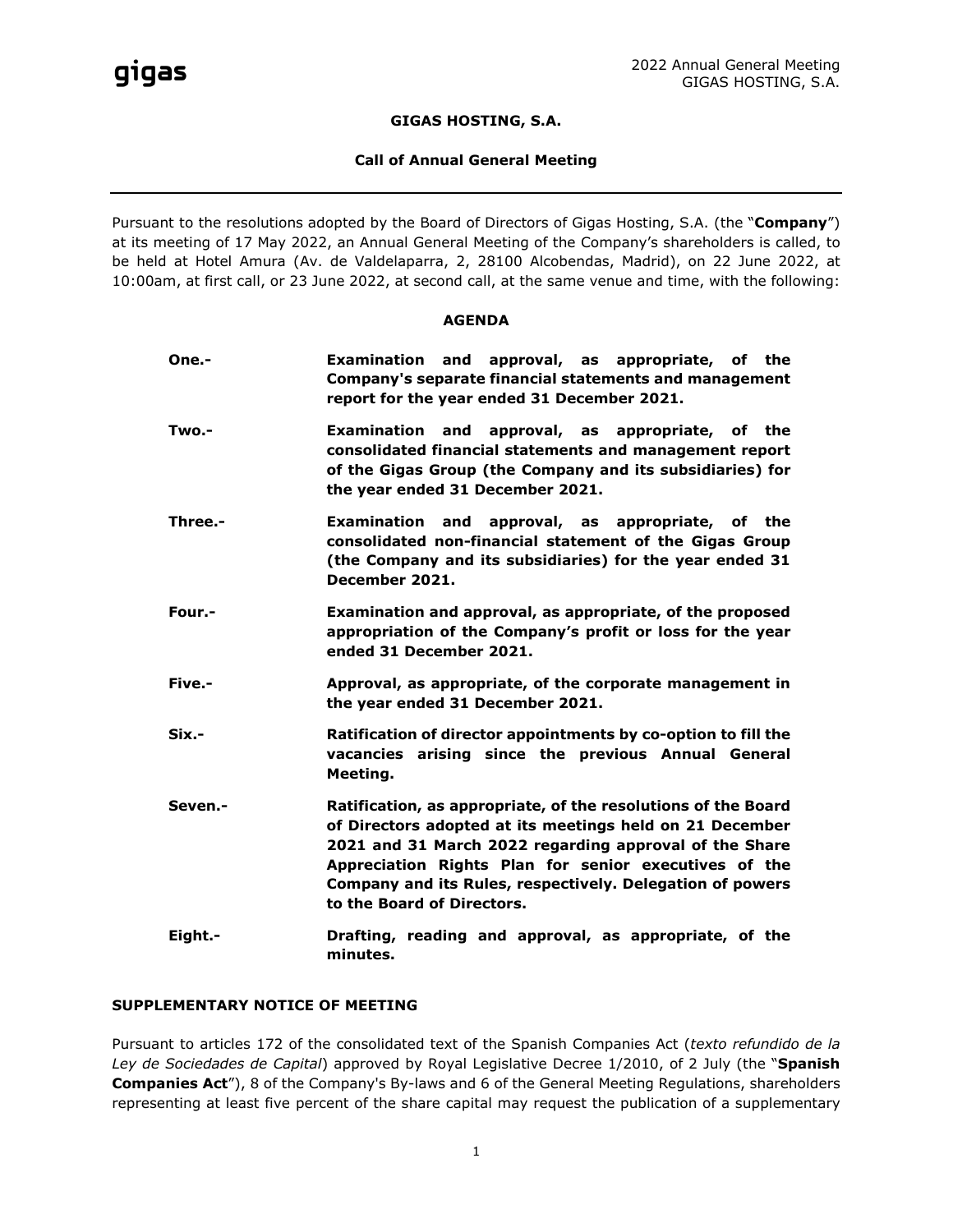## qiqas

notice of meeting to include additional agenda items. This right must be exercised by notification by a reliable method received at the registered office within five working days of the date of publication of this notice.

### **RIGHT TO INFORMATION**

Shareholders are hereby informed that, from the publication of this notice of meeting, they have the right to examine and obtain at the registered office or request delivery of copies, free of charge, of the following documents:

- (i) the full text of the proposed resolutions included in the agenda to be submitted by the Board of Directors for approval at the General Meeting;
- (ii) the 2021 separate and consolidated financial statements of the Company and the consolidated group, and the related management and audit reports;
- (iii) the consolidated non-financial statement of the Gigas Group (the Company and its subsidiaries) for the year ended 31 December 2021;
- (iv) the report on the proposal for ratification of direct appointments by co-option referred to in agenda item six; and
- (v) the Share Appreciation Rights Plan for Senior Executives of the Company Rules.

In accordance with articles 197 of the Spanish Companies Act, 10 of the Company's By-laws and 8 of the General Meeting regulations, shareholders may, from the day of publication of the notice of the General Meeting until the seventh day before the meeting is to be held at first call, request, in writing, any information or clarification or submit any questions they deem necessary regarding the items on the agenda. Also, in the same form and in the same time, shareholders may request information or clarification on publicly available information provided by the Company to the regulator of the BME MTF Equity from the date the latest General Meeting was held.

These requests for information may be made, following accreditation of shareholder status, by delivery of the request to the registered address, by post to the Company's registered address, or by e-mail to accionista@gigas.com. Whatever the means used to issue the requests for information, the request of the shareholder must include the shareholder's full name, and evidence of the shares owned, so that the information can be checked against the list of shareholders and the number of shares in the shareholder's name provided by Sociedad de Gestión de los Sistemas de Registro, Compensación y Liquidación de Valores, S.A.

The information requested by shareholders shall be provided via the same means as the corresponding request, unless the shareholder indicates another means from among those deemed suitable according to this article. In any event, directors may issue the information via certified mail with acknowledgement of receipt or registered facsimile (*burofax*).

#### **RIGHT OF ATTENDANCE AND REPRESENTATION**

In accordance with articles 9 and 11 of the General Meeting Regulations, any shareholders appearing on record as shareholders in the corresponding register of book entries five (5) days in advance of the date scheduled for the meeting may attend. This may be evidenced by the pertinent attendance card or certificate issued by one of the legally authorised entities or any other manner permitted by law. Legal